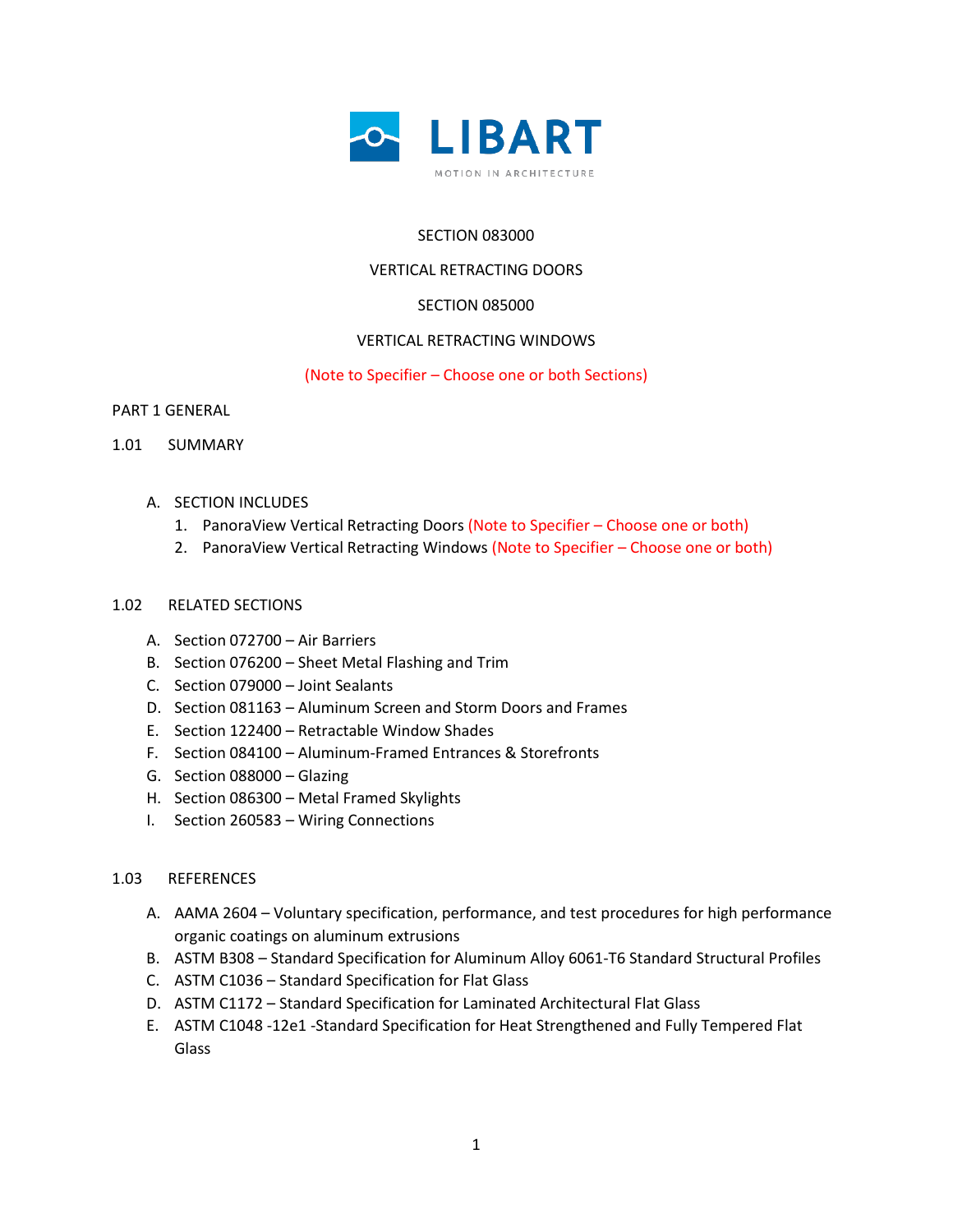### 1.04 PERFORMANCE REQUIREMENTS

- A. Wind Loads: Design and size components to withstand loads imposed by wind acting on normal plane of wall as calculated in accordance with applicable code.
	- 1. Design pressure = \_\_\_\_\_\_\_ lbs./sq. ft. (Note to Specifier Provide criteria)
	- 2. Maximum deflection of \_\_\_\_\_\_\_\_\_\_ (Note to Specifier Provide criteria)
	- 3. Based on \_\_\_\_\_\_\_\_\_\_\_\_\_\_ Building Code (Note to Specifier Provide criteria)
- B. Single-Source Responsibility: Provide doors, windows, and accessories from one manufacturer for each type of door/window.

### 1.05 SUBMITTALS

- A. Comply with Section 013000 Submittal Procedures.
- B. Product Data: Submit manufacturer's product literature, brochure, details, and standard color selections.
- C. Shop Drawings: Indicate plans and elevations including rough opening dimensions, configurations, direction of retraction, head, jamb, and sill details, accessories, and connection details.
- D. Manufacturer's Certificates: Certify products meet or exceed specified requirements.
- E. Operation and Maintenance Data.
- F. Manufacturer's standard sample warranty.

# 1.06 QUALITY ASSURANCE

- A. Manufacturer Qualifications: Company specializing in manufacturing products specified in this section with a minimum of (5) five years of documented experience.
- B. Installer Qualifications: Experienced workmanship certified by the manufacturer.
- C. Products Requiring Electrical Connection: Listed, classified, and acceptable to authority having jurisdiction (AHJ) as suitable for purpose specified.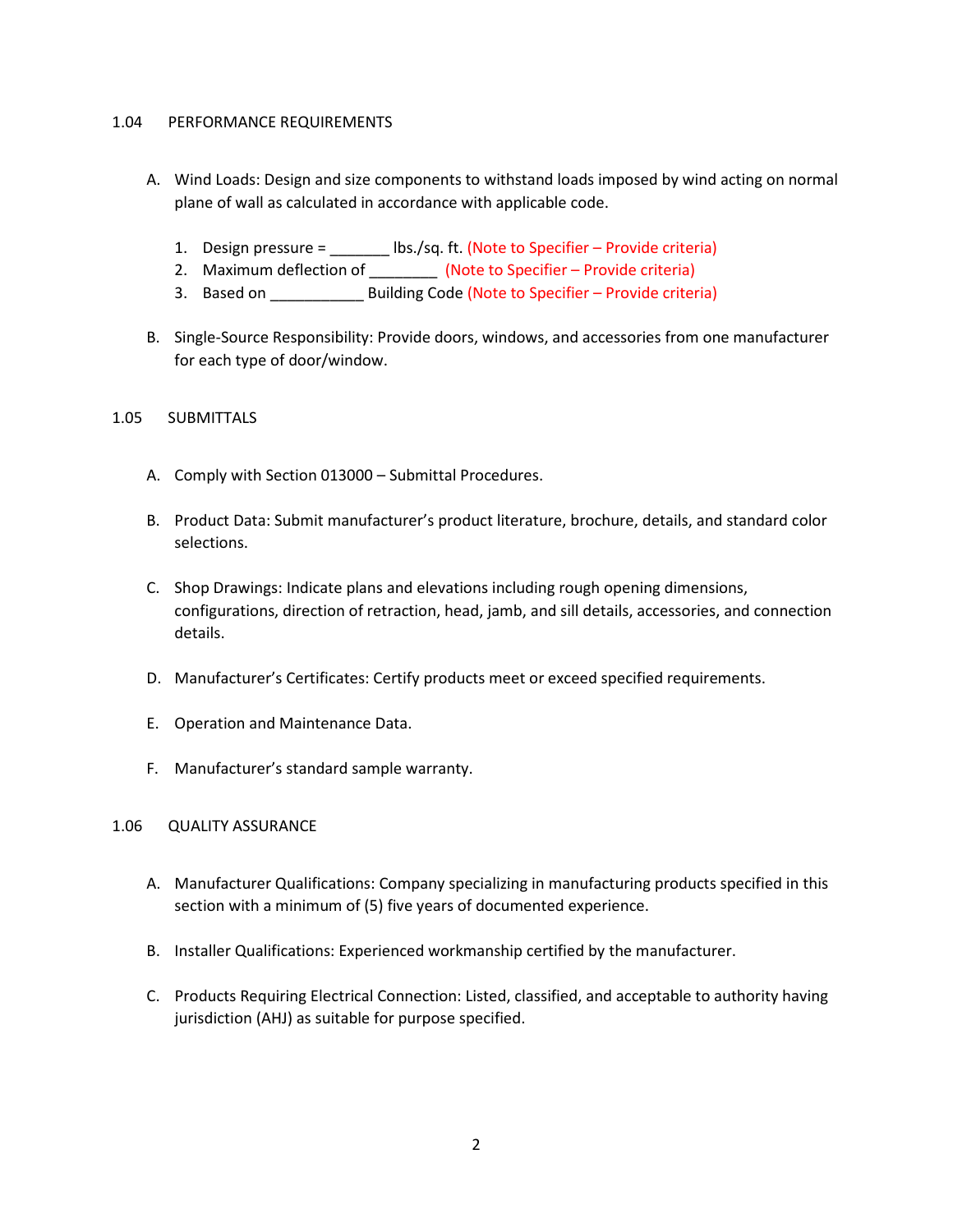### 1.07 DELIVERY, STORAGE, AND HANDLING

- A. Store products in the manufacturer's unopened labeled packaging until ready for installation.
- B. Store materials in a clean, dry, ventilated, weather tight, and secure location. Protect materials from soiling, abuse, loss, and moisture damage.
- C. Glass infill can be pre-glazed by the manufacturer or obtained from local glass manufacturers. Glass to be glazed into system by qualified professional installers.

### 1.08 PROJECT CONDITIONS

- A. Pre-Installation Conference: Convene a pre-installation conference just prior to commencement of field operations, to establish procedures to maintain optimum and efficient working conditions and coordination of related and adjacent work.
- B. Opening(s) shall be free and clear of debris, stored materials, equipment, and temporary walls as necessary for installers to perform installation of doors/windows.

### 1.09 WARRANTY

- A. Manufacturer warrants product within ten (10) years from date of shipment form the factory to the original owner and in its original installation. If a product sold under this warranty proves to be defective in material and workmanship through normal use and service according to manufacturer operation and maintenance instructions, as verified by inspection by persons authorized by Libart, Libart will replace or repair (at Libart option) the defective product.
- B. Manufacturer warrants the finish for five (5) years from date of shipment from the factory against cracking, peeling, and fading.
- C. Manufacturer warrants the electrical motor(s) within five (5) years from the date of shipment from the factory. This warranty does not apply to misuse, scratched, dented, incorrect application or installation or damaged product.
- D. Manufacturer warrants the electrical components within one (1) year from the date of shipment from the factory. This warranty does not apply to misuse, scratched, dented, incorrect application or installation or damaged product.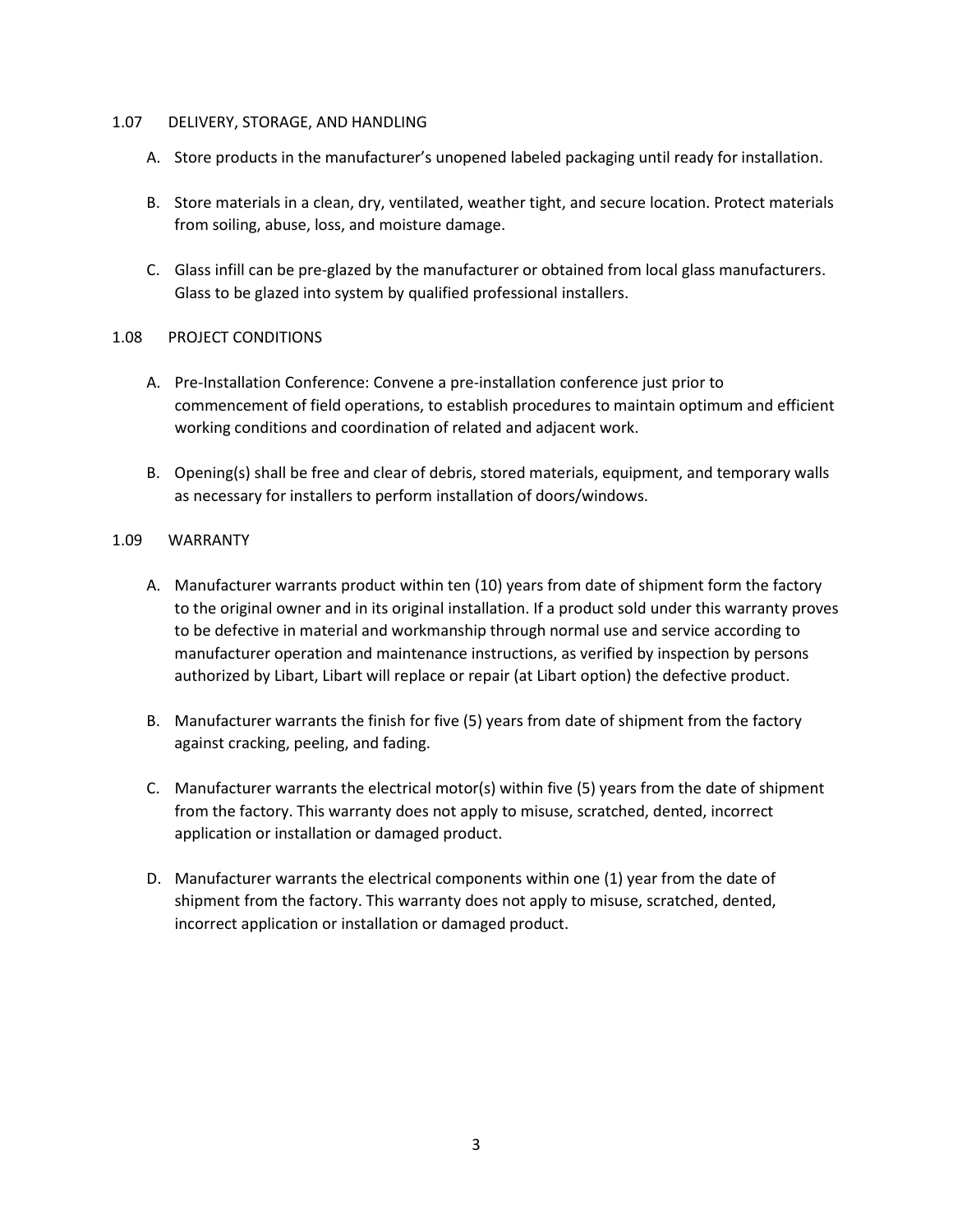### PART 2 PRODUCTS

- 2.01 MANUFACTURERS
	- A. Basis of Design PanoraView: This section is based on the products manufactured by Libart North America, LLC, which is located at:

Libart North America, LLC 600 Defiance Ave. Hicksville, OH 43526 Tel: (800) 431-2986 [www.forabetterview.com](http://www.forabetterview.com/) [www.libartusa.com](http://www.libartusa.com/)

B. Substitutions: Not permitted

# 2.02 VERTICAL RETRACTING DOORS/WINDOWS

- A. The PanoraView is a double-glazed, thermally broken, 6063-T6 aluminum system that operates with a threaded shaft and structurally improved with mechanical joints. Motorized doors and windows are controlled with limit switches.
- B. Operation: As indicated on the Drawings and/or Door or Window Schedule.
	- 1. The threaded shaft is stored in operating channel when door/window is in the open position acting as a safety device preventing accidental closure of door/window.
	- 2. THRU-BEAM PHOTO EYE If an object breaks the beam of the standard photo eye, the door/window reverses and is held open until it is reset.
	- 3. OVER TRAVEL SWITCH Double back-up switch stops the door to ensure the door/window never exceeds its upper/lower limit.
- C. Size: (Note to Specifier Choose option(s)/Provide criteria)
	- 1. As indicated on the Drawings
	- 2. Width feet inches.
	- 3. Height feet inches.
	- 4. Refer to Door or Window Schedule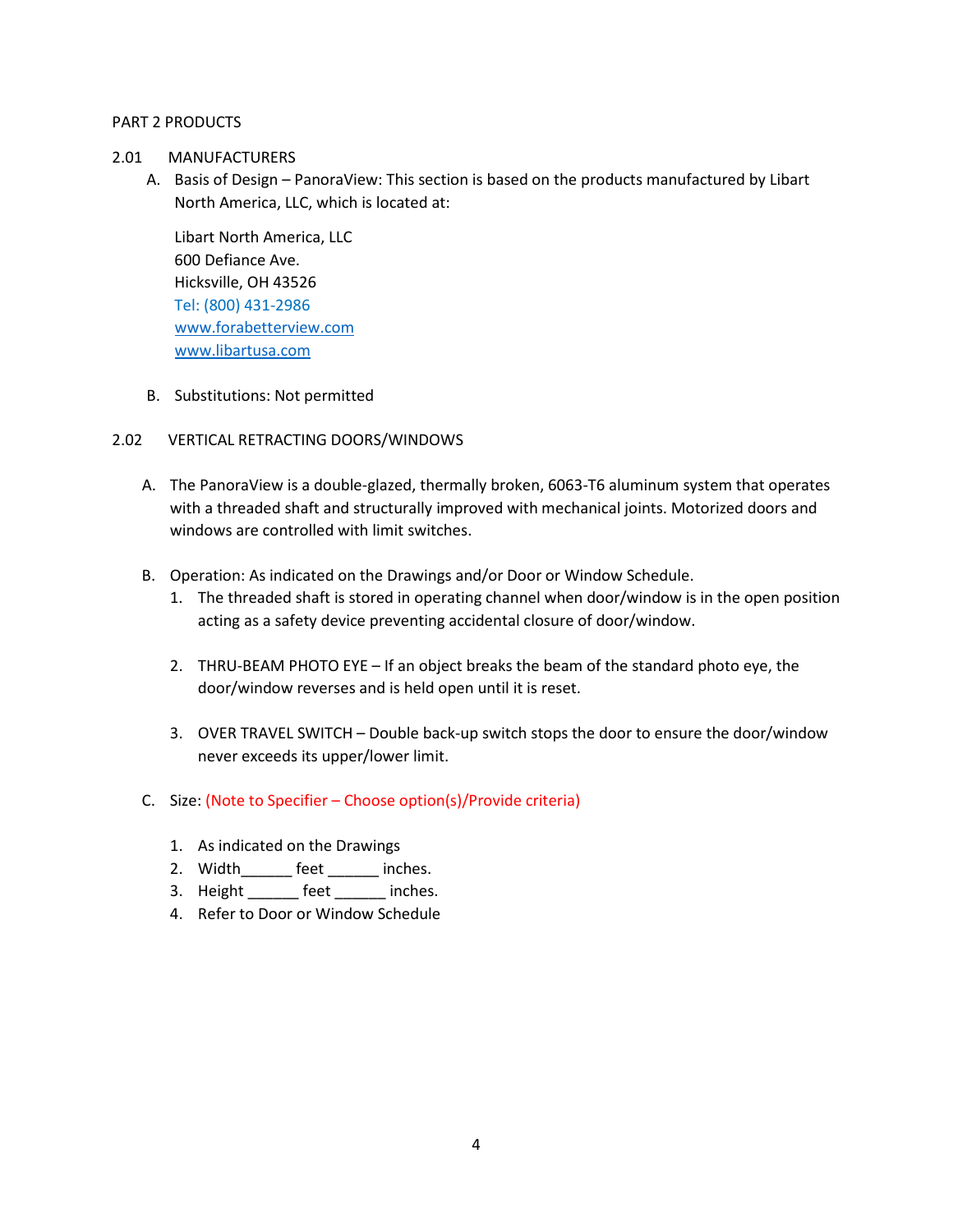- D. Type:
	- 1. PanoraView Window (GUW) (Note to Specifier Choose type(s)
		- a. GUW1
		- b. GUW2
		- c. GUW3
		- d. GUW4
	- 2. PanoraView Door (GUD) (Note to Specifier Choose type(s)
		- a. GUD1
		- b. GUD2
		- c. GUD3
		- d. GUD4

# **WINDOW SYSTEMS**

# **DOOR SYSTEMS**

|                         | <b>CLOSED</b> / OPENED |
|-------------------------|------------------------|
|                         |                        |
| W2                      | CLOSED / OPENED        |
| x                       |                        |
| W <sub>3</sub>          | <b>CLOSED</b> / OPENED |
| $\overline{\mathbf{x}}$ |                        |
| W <sub>4</sub>          | <b>CLOSED</b> / OPENED |
|                         |                        |

| D1                        | <b>CLOSED</b> / OPENED |
|---------------------------|------------------------|
|                           |                        |
|                           |                        |
| D <sub>2</sub>            | <b>CLOSED</b> / OPENED |
| $\boldsymbol{\mathsf{x}}$ |                        |
| D <sub>3</sub>            | <b>CLOSED</b> / OPENED |
| $\overline{\mathbf{x}}$   |                        |
| D4                        | CLOSED / OPENED        |
|                           |                        |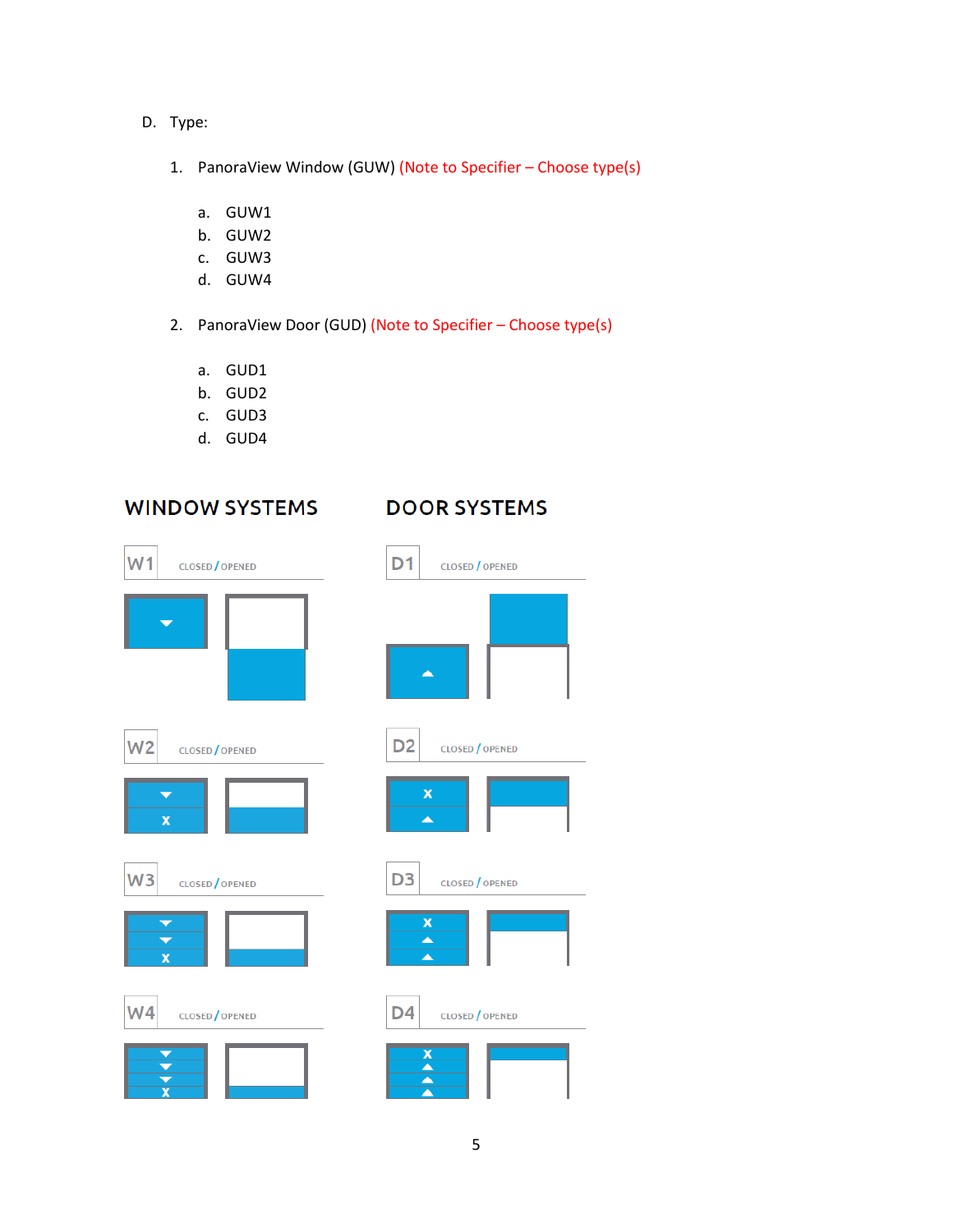### 2.03 GLAZING

A. System is fully glazed with standard glazing: 1-5/16" (1/2"-1/2"-5/16") insulated glass. The use of other glass or infill materials should be referred to the manufacturer due to additional weight, deflection, door/window design, configuration and construction.

# 2.04 FINISHES

- A. Finish: All surfaces except working machine parts shall receive the following factory-applied finish:
	- 1. Powder Coat Paint (Note to Specifier State color)
	- 2. As selected from manufacturer's standard full range of available RAL colors

# 2.05 MOTORIZATION

- A. Motors: (Note to Specifier Retain one of the two options)
	- 1. Motor: 220 VAC single phase
		- a. Sealed motor system
		- b. 2 X 12V, 12 A Battery
		- c. 50/60 Hz
		- d. 24 VDC Onboard Logic Controllers
		- e. Shaft Operated
		- f. Upper & Lower Safety Sensors
		- g. Upper & Lower Safety Sensors
	- 2. Motor: 380 VAC three phase
		- a. Sealed motor system
		- b. 50/60 Hz
		- c. 24 VDC Onboard Logic Controllers
		- d. Shaft Operated
		- e. Upper & Lower Safety Sensors
		- f. Upper & Lower Limit Switches
- B. Doors/windows shall be electronically operated with control systems as specified in operation documents.
- C. Coordinate electrical service and wiring connection as specified.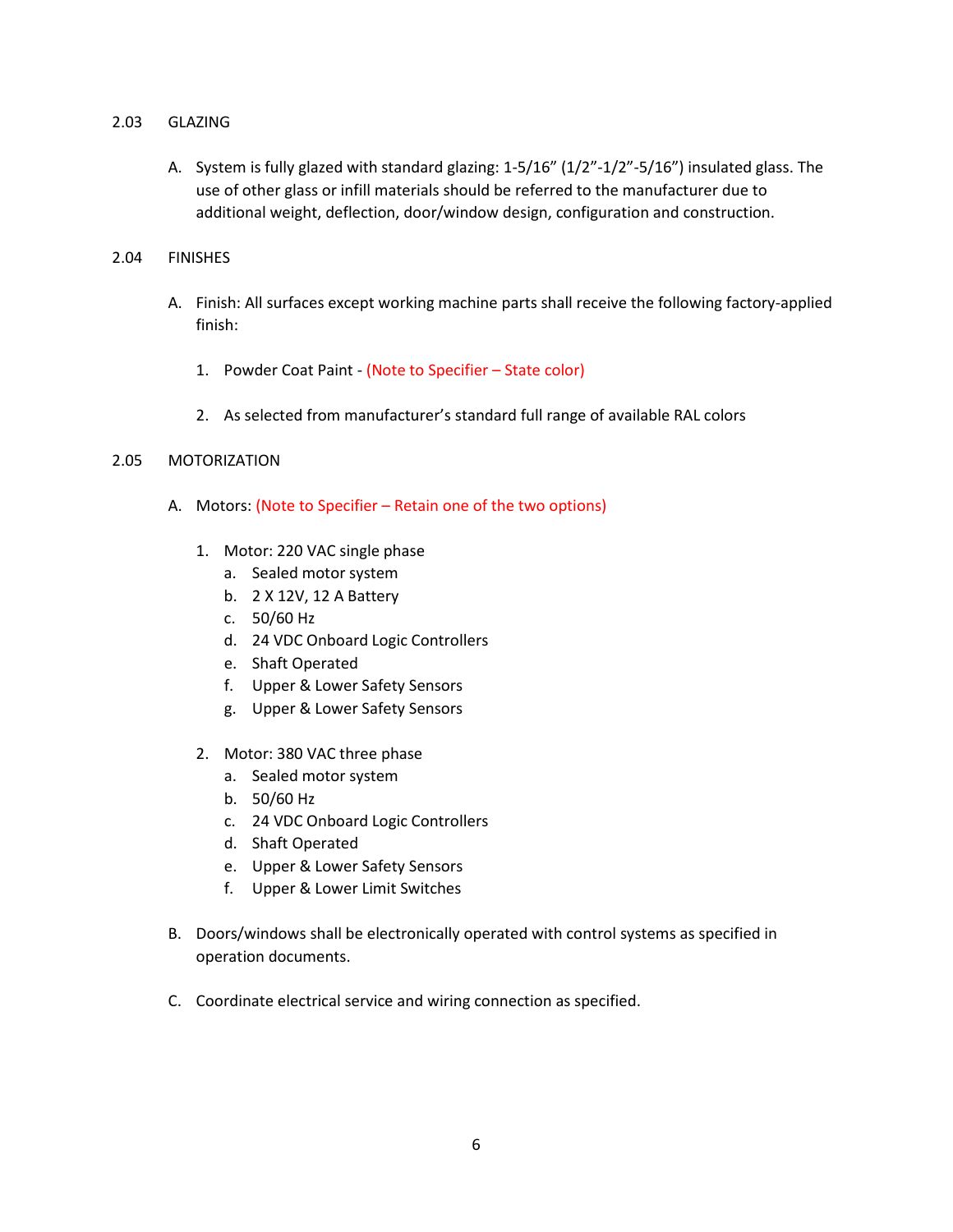### PART 3 EXECUTION

### 3.01 EXAMINATION

- A. Do not begin installation until openings have been properly prepared.
- B. Verify wall openings are ready to receive work and opening dimensions and tolerances are within specified limits.
- C. Verify electrical power is available and of correct specifications.

### 3.02 PREPARATION

- A. Clean surfaces thoroughly prior to installation
- B. Prepare surfaces using the methods recommended by the manufacturer for achieving the best result for the substrate under the project conditions.

### 3.03 INSTALLATION

- A. Install doors/windows, and operating equipment in accordance with approved shop drawings and the manufacturer's installation instructions.
- B. Coordinate installation with adjacent work to ensure proper clearances and allow for maintenance.
- C. Set units plumb, level, and true to line, without warp or rack of frame.
- D. Fit and align door/window assembly including all related accessories.
- E. Coordinate installation of electrical service.

### 3.04 CLEANING AND ADJUSTING

- A. Lubricate, test, and adjust door/window assembly to allow smooth operation and in full contact with weather-stripping.
- B. Remove temporary labels, tags, and visible markings.
- C. Clean doors, windows, frames, and glass.

### 3.05 PROTECTION

- A. Do not permit construction traffic through PanoraView door/window openings after adjustment and cleaning.
- B. Protect installed product until completion of project.